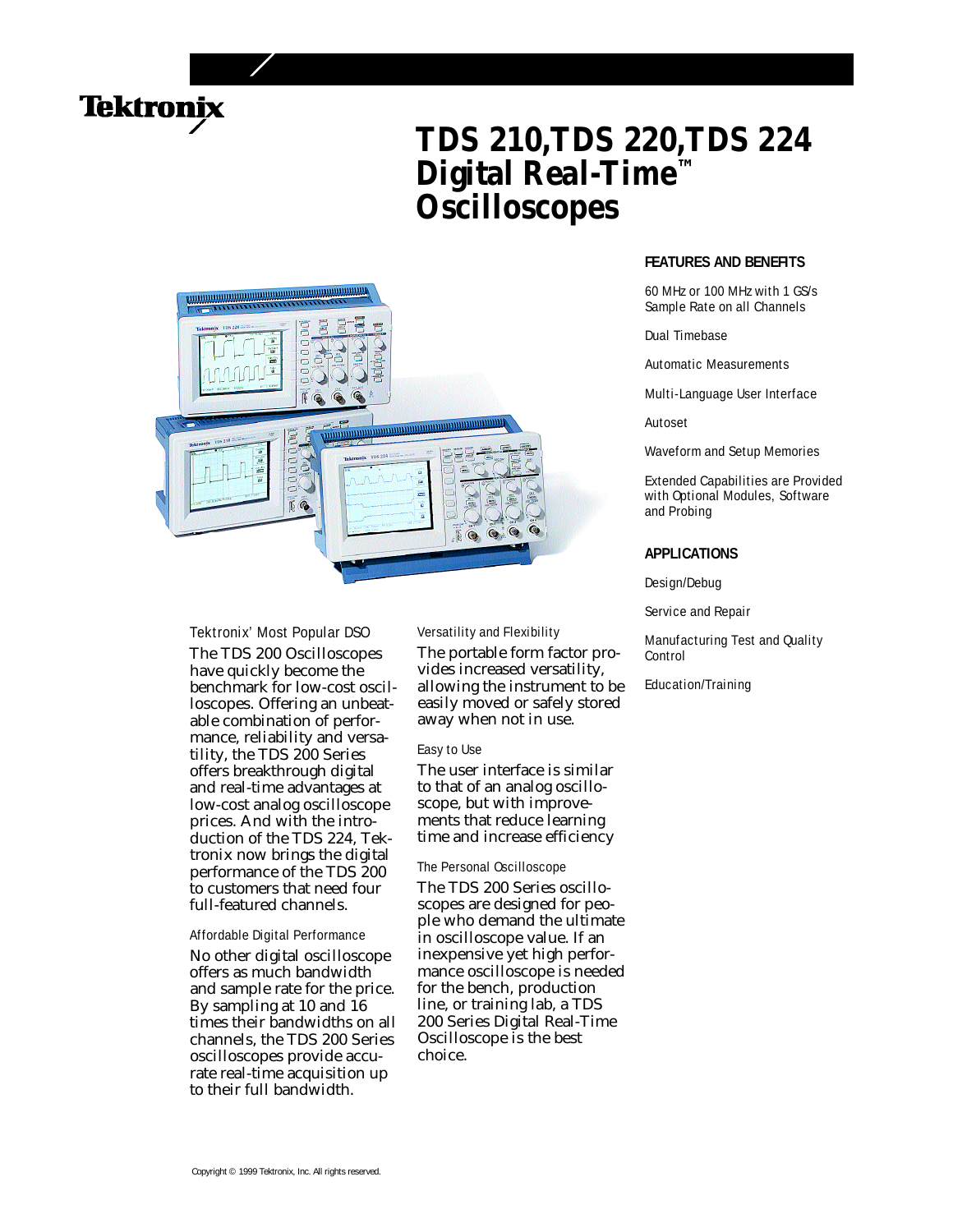| <b>TDS 200</b>  | SIGNAL ACQUISITION SYSTEM                                                       |                                                                                        | <b>CURSORS</b>                                                                                                                     |                                                                                                                                                      |       |      |  |
|-----------------|---------------------------------------------------------------------------------|----------------------------------------------------------------------------------------|------------------------------------------------------------------------------------------------------------------------------------|------------------------------------------------------------------------------------------------------------------------------------------------------|-------|------|--|
| <b>Series</b>   |                                                                                 | <b>Bandwidth -</b>                                                                     |                                                                                                                                    | Types - Voltage, Time.                                                                                                                               |       |      |  |
| Characteristics | TDS 210: 60MHz.<br>TDS 220: 100MHz.                                             |                                                                                        | <b>Measurements</b> - $T, 1/ T, V$ .                                                                                               |                                                                                                                                                      |       |      |  |
|                 |                                                                                 | TDS 224: 100MHz.                                                                       | <b>WAVEFORM PROCESSING</b>                                                                                                         |                                                                                                                                                      |       |      |  |
|                 |                                                                                 | Sample Rate -                                                                          | Arithmetic Operators - Add, Subtract.                                                                                              |                                                                                                                                                      |       |      |  |
|                 |                                                                                 | 1 GS/s on each channel.                                                                |                                                                                                                                    | <b>Sources - CH1</b> $\pm$ CH2, CH3 $\pm$ CH4.                                                                                                       |       |      |  |
|                 |                                                                                 | Channels-                                                                              |                                                                                                                                    | Autoset - Single button automatic setup on                                                                                                           |       |      |  |
|                 |                                                                                 | TDS 210 and TDS 220: 2 identical channels<br>plus external trigger.                    |                                                                                                                                    | selected input signal for vertical, horizontal,<br>and trigger systems.                                                                              |       |      |  |
|                 |                                                                                 | TDS 224: 4 identical channels.                                                         | <b>DISPLAY SYSTEM</b>                                                                                                              |                                                                                                                                                      |       |      |  |
|                 |                                                                                 | Sensitivity (with calibrated fine                                                      |                                                                                                                                    | Robust, backlit LCD with adjustable multi-                                                                                                           |       |      |  |
|                 |                                                                                 | adjustment) –                                                                          |                                                                                                                                    | level contrast.                                                                                                                                      |       |      |  |
|                 | 2 mV to 5V/div (bandwidth limited to<br>20 MHz at 2 mV/div and 5 mV/div, in all |                                                                                        |                                                                                                                                    | <b>Interpolation</b> – $Sin(x)/x$ .                                                                                                                  |       |      |  |
|                 |                                                                                 | modes, and 20 MHz at 10 mV/div in Peak<br>Detect mode).                                |                                                                                                                                    | <b>Modes - Vector, Dots, Dot Persistence.</b>                                                                                                        |       |      |  |
|                 |                                                                                 |                                                                                        |                                                                                                                                    | <b>Format</b> – YT and XY.                                                                                                                           |       |      |  |
|                 |                                                                                 | Vertical Zoom-                                                                         | <b>HARDCOPY CAPABILITY</b>                                                                                                         |                                                                                                                                                      |       |      |  |
|                 |                                                                                 | Vertically expand or compress a live or<br>stopped waveform.                           |                                                                                                                                    | Printer/File Formats - Thinkjet, Deskjet,<br>Laserjet, Epson (9 or 24 pin), BMP, PCX,                                                                |       |      |  |
|                 | <b>CALIBRATED POSITION RANGE</b>                                                |                                                                                        |                                                                                                                                    | IMG, EPS, DPU 411, DPU 412.                                                                                                                          |       |      |  |
|                 |                                                                                 | <b>Volts/Div Setting</b><br><b>Offset Range</b>                                        |                                                                                                                                    | Hardcopy Layout – Landscape or Portrait.                                                                                                             |       |      |  |
|                 |                                                                                 | 2 mV to 200 mV/div<br>±2V                                                              | <b>TDS2CM COMMUNICATIONS EXTENSION MODULE</b><br><b>Centronics-type Parallel Port</b><br>RS-232 Programmability - Full talk/listen |                                                                                                                                                      |       |      |  |
|                 |                                                                                 | >200 mV to 5 V/div<br>±50V                                                             |                                                                                                                                    |                                                                                                                                                      |       |      |  |
|                 |                                                                                 | DC Gain Accuracy $- \pm 3\%$ . ( $\pm 4\%$ at 2                                        |                                                                                                                                    |                                                                                                                                                      |       |      |  |
|                 |                                                                                 | mV/div and 5 mV/div)                                                                   |                                                                                                                                    | modes. Control of all modes, settings, and<br>measurements. Baud Rate up to 19,200.<br>9-Pin, DTE.<br><b>GPIB Programmability - Full talk/listen</b> |       |      |  |
|                 |                                                                                 | Vertical Resolution -                                                                  |                                                                                                                                    |                                                                                                                                                      |       |      |  |
|                 |                                                                                 | 8 bits (256 levels over 10.24 vertical divi-                                           |                                                                                                                                    |                                                                                                                                                      |       |      |  |
|                 |                                                                                 | sions).                                                                                |                                                                                                                                    | modes. Control of all modes, settings, and                                                                                                           |       |      |  |
|                 | <b>AUTOMATIC MEASUREMENTS</b>                                                   |                                                                                        | measurements (IEEE Std 488-1987).                                                                                                  |                                                                                                                                                      |       |      |  |
|                 | Period, Frequency, Cycle RMS, Mean, Peak<br>to Peak.                            |                                                                                        | <b>TDS2MM MEASUREMENT EXTENSION MODULE</b><br>FFT - Windows: Hanning, Flat Top,                                                    |                                                                                                                                                      |       |      |  |
|                 | <b>ACQUISITION MODES</b>                                                        |                                                                                        |                                                                                                                                    | Rectangular.                                                                                                                                         |       |      |  |
|                 | Sample, Average, Peak Detect - High fre-                                        |                                                                                        |                                                                                                                                    | Sample points: 2048.                                                                                                                                 |       |      |  |
|                 |                                                                                 | quency and random glitch capture; captures                                             | Automatic Measurements - Rise/Fall Time,<br>Positive/Negative Pulse Width.                                                         |                                                                                                                                                      |       |      |  |
|                 |                                                                                 | glitches as narrow as 10 ns using acquisi-                                             |                                                                                                                                    |                                                                                                                                                      |       |      |  |
|                 |                                                                                 | tion hardware at all time/div settings<br>between 5 µs/div and 5 s/div.                |                                                                                                                                    | Interface - Centronics, RS-232, GPIB.                                                                                                                |       |      |  |
|                 | TIME BASE SYSTEM (MAIN AND WINDOW)                                              |                                                                                        | <b>ENVIRONMENTAL AND SAFETY</b>                                                                                                    |                                                                                                                                                      |       |      |  |
|                 |                                                                                 | Horizontal Zoom - Horizontally expand or                                               |                                                                                                                                    | Temperature -                                                                                                                                        |       |      |  |
|                 |                                                                                 | compress a live or stopped waveform.                                                   |                                                                                                                                    | $0^{\circ}$ C to +50 $^{\circ}$ C (operating).<br>-20 $^{\circ}$ C to +60 $^{\circ}$ C (non-operating).                                              |       |      |  |
|                 |                                                                                 | Time/Division Range - 5 ns to 5 s/div.                                                 | Humidity –                                                                                                                         |                                                                                                                                                      |       |      |  |
|                 |                                                                                 | Record Length - 2500 sample points per                                                 | Up to 90% RH at or below +40 $^{\circ}$ C;<br>Up to 60% RH from 41° C to 50° C (operat-<br>ing and non-operating).                 |                                                                                                                                                      |       |      |  |
|                 |                                                                                 | channel.                                                                               |                                                                                                                                    |                                                                                                                                                      |       |      |  |
|                 | Horizontal Accuracy $- \pm 0.01\%$ .                                            |                                                                                        |                                                                                                                                    | Altitude -                                                                                                                                           |       |      |  |
|                 | <b>NON-VOLATILE STORAGE</b><br>Waveform Display - Two 2500 point refer-         |                                                                                        |                                                                                                                                    | Up to 2000 m (operating).                                                                                                                            |       |      |  |
|                 |                                                                                 | ence waveforms.                                                                        |                                                                                                                                    | Electromagnetic Emissions -                                                                                                                          |       |      |  |
|                 |                                                                                 | Waveform Storage - Two 2500 point refer-                                               |                                                                                                                                    | Meets Directive 89/336/EEC for Electromag-<br>netic Compatibility;                                                                                   |       |      |  |
|                 |                                                                                 | ence waveforms (TDS 210, TDS 220), four                                                |                                                                                                                                    | FCC Code of Federal Regulations, 47 CFR,                                                                                                             |       |      |  |
|                 |                                                                                 | 2500 point reference waveforms<br>(TDS 224).                                           |                                                                                                                                    | Part 15, Subpart B, Class A.                                                                                                                         |       |      |  |
|                 |                                                                                 | Setups - 5 front panel setups.                                                         |                                                                                                                                    | Safety - UL 3111, EN61010, CAN/CSA-                                                                                                                  |       |      |  |
|                 | <b>TRIGGERING SYSTEM (MAIN ONLY)</b>                                            |                                                                                        |                                                                                                                                    | C22.2 No. 1010.1-92.                                                                                                                                 |       |      |  |
|                 | Trigger Type - Edge (Rising or Falling),                                        |                                                                                        | PHYSICAL CHARACTERISTICS                                                                                                           |                                                                                                                                                      |       |      |  |
|                 |                                                                                 | Video, Set to 50%.<br>Video Trigger Type - Triggers on Fields or                       |                                                                                                                                    | <b>Dimensions</b>                                                                                                                                    | mm    | in.  |  |
|                 |                                                                                 |                                                                                        |                                                                                                                                    | Width                                                                                                                                                | 304.8 | 12.0 |  |
|                 |                                                                                 | Lines from sync-negative composite video;<br>triggers on broadcast standard NTSC, PAL, |                                                                                                                                    | Height                                                                                                                                               | 151.4 | 5.96 |  |
|                 | or SECAM video.                                                                 |                                                                                        |                                                                                                                                    | Depth                                                                                                                                                | 120.7 | 4.75 |  |
|                 |                                                                                 | Trigger Modes - Auto, Normal, Single<br>Sweep.                                         |                                                                                                                                    | Weight                                                                                                                                               | kg    | lb.  |  |
|                 |                                                                                 |                                                                                        |                                                                                                                                    | oscilloscope only                                                                                                                                    | 1.5   | 3.25 |  |
|                 |                                                                                 | Trigger Source -                                                                       |                                                                                                                                    | w/accessories                                                                                                                                        | 1.7   | 3.75 |  |
|                 |                                                                                 | TDS 210 and TDS 220: CH1, CH2, Ext,<br>Ext/5.                                          |                                                                                                                                    |                                                                                                                                                      |       |      |  |
|                 |                                                                                 | TDS 224: CH1, CH2, CH3, CH4                                                            |                                                                                                                                    |                                                                                                                                                      |       |      |  |
|                 |                                                                                 | Trigger View - Displays trigger signal while<br>trigger view button depressed.         |                                                                                                                                    |                                                                                                                                                      |       |      |  |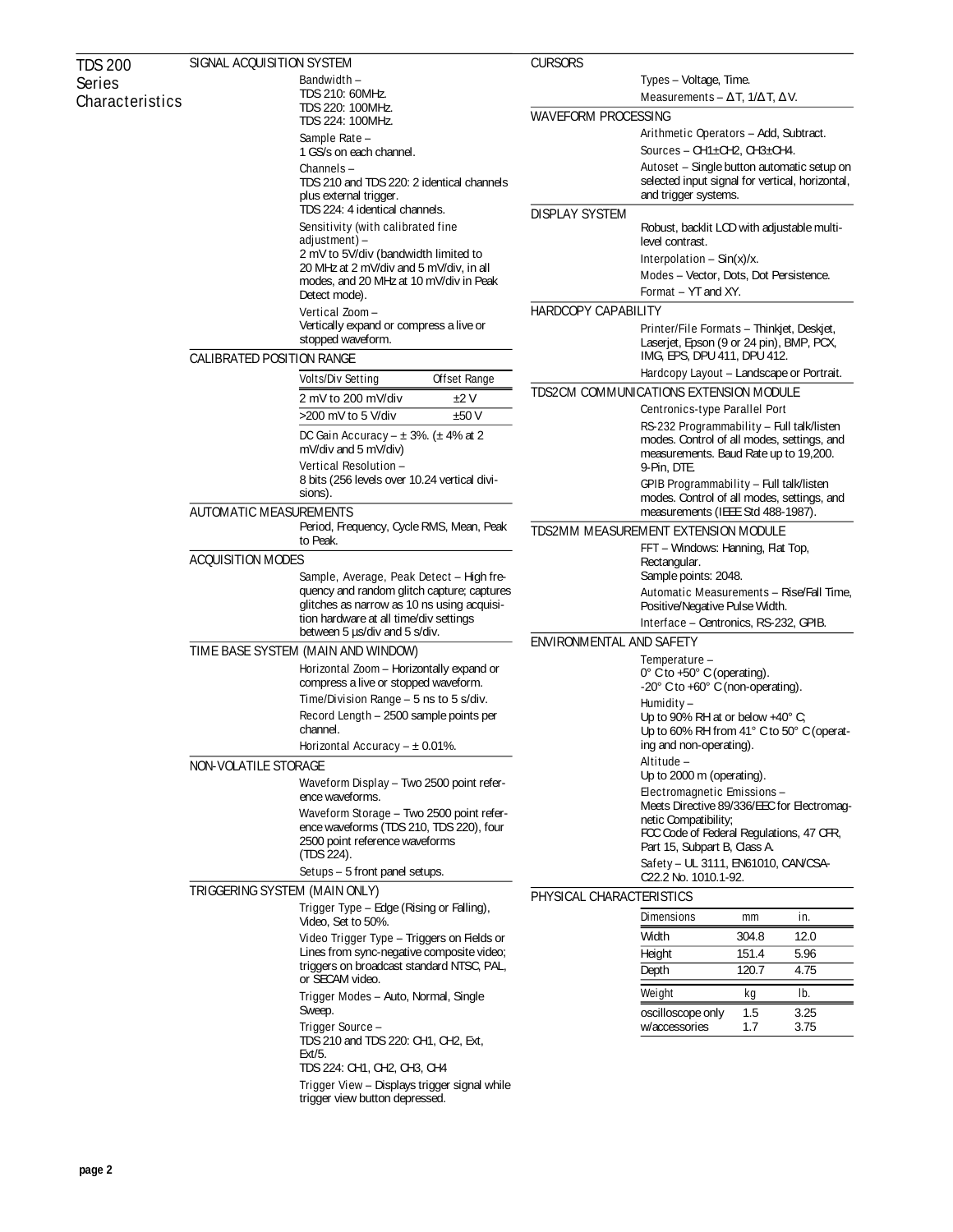| <b>TDS 200</b>     | TDS 200 Digital Real-Time™ Oscilloscopes                     |                                                                             | <b>Instrument Accessories</b> |                                                                                                                                                                                                                                                                                                  |  |  |
|--------------------|--------------------------------------------------------------|-----------------------------------------------------------------------------|-------------------------------|--------------------------------------------------------------------------------------------------------------------------------------------------------------------------------------------------------------------------------------------------------------------------------------------------|--|--|
| <b>Series</b>      | <b>Standard Accessories</b>                                  |                                                                             |                               | <b>TDS2CM - Communications Extension</b>                                                                                                                                                                                                                                                         |  |  |
| <b>Ordering</b>    |                                                              | P6112 100MHz 10X Passive Probes (one                                        |                               | Module.                                                                                                                                                                                                                                                                                          |  |  |
| <b>Information</b> |                                                              | per channel).                                                               |                               | <b>TDS2MM - Measurement Extension</b><br>Module.                                                                                                                                                                                                                                                 |  |  |
|                    | <b>Warranty Information</b>                                  |                                                                             |                               | <b>TR210 - Huntron Tracker<sup>®</sup>.</b>                                                                                                                                                                                                                                                      |  |  |
|                    |                                                              | Three year warranty covering all labor and<br>parts, excluding probes.      |                               | AD007 - LAN/WAN GPIB Converter.                                                                                                                                                                                                                                                                  |  |  |
|                    |                                                              |                                                                             |                               | <b>AC220 –</b> Soft Carrying Case.                                                                                                                                                                                                                                                               |  |  |
|                    |                                                              |                                                                             |                               | RM200 - Rackmount Kit.                                                                                                                                                                                                                                                                           |  |  |
|                    | <b>International Power Plug Options</b>                      |                                                                             |                               | Service Manual (TDS 200 Series) – English                                                                                                                                                                                                                                                        |  |  |
|                    | <b>Standard - U.S. 115V, 60 Hz</b>                           |                                                                             |                               | only (071-0492-00).                                                                                                                                                                                                                                                                              |  |  |
|                    |                                                              | $(161-0230-01)$ .<br>Opt. A1 - Universal Euro 220 V, 50 Hz                  |                               | <b>TDS2CM and TDS2MM Programmer's</b>                                                                                                                                                                                                                                                            |  |  |
|                    |                                                              | $(161-0104-06)$ .                                                           |                               | Manual - English only (071-0493-00).                                                                                                                                                                                                                                                             |  |  |
|                    |                                                              | Opt. A2 - United Kingdom 240 V, 50 Hz<br>$(161-0104-07)$ .                  | <b>Software</b>               | WSTRO - WaveStar™ software for Oscillo-<br>scopes, Windows 95/NT application for<br>waveform capture, analysis, documentation<br>and control from your PC.<br><b>WSTROU</b> - Upgrade from WSTR31 to<br>WSTRO.<br>WSTR31 - WaveStar <sup>™</sup> software for<br>Windows 3.1 (TDS 210, TDS 220). |  |  |
|                    |                                                              | <b>Opt. A3 –</b> Australia 240 V, 50Hz<br>$(161-0104-05)$ .                 |                               |                                                                                                                                                                                                                                                                                                  |  |  |
|                    |                                                              | Opt. A4 - North America 240 V, 60Hz<br>$(161-0104-08)$ .                    |                               |                                                                                                                                                                                                                                                                                                  |  |  |
|                    |                                                              | Opt. A5 - Switzerland 220 V, 50 Hz<br>$(161-0167-00)$ .                     |                               |                                                                                                                                                                                                                                                                                                  |  |  |
|                    |                                                              | Opt. AC - China 240 V, 50Hz<br>$(161-0306-00)$ .                            |                               | WSTR31U - Upgrade from DocuWave® soft-<br>ware to WSTR31 (TDS 210, TDS 220).                                                                                                                                                                                                                     |  |  |
|                    | <b>International User Manuals (TDS 200 Series</b>            |                                                                             | <b>Probes</b>                 |                                                                                                                                                                                                                                                                                                  |  |  |
|                    |                                                              | Oscilloscopes)                                                              |                               | <b>P6015A –</b> 1000X High Voltage Probe.                                                                                                                                                                                                                                                        |  |  |
|                    |                                                              | <b>Standard</b> – English (071-0398-00).<br>Opt. L1 - French (071-0400-00). |                               | P6021 - 60 MHz AC Current Probe.                                                                                                                                                                                                                                                                 |  |  |
|                    |                                                              | <b>Opt. L2</b> – Italian (071-0401-00).                                     |                               | P6022 - 120 MHz AC Current Probe.                                                                                                                                                                                                                                                                |  |  |
|                    |                                                              | <b>Opt. L3 – German (071-0402-00).</b>                                      |                               | A621 - 2000 A AC Current Probe/BNC.                                                                                                                                                                                                                                                              |  |  |
|                    |                                                              | Opt. L4 - Spanish (071-0399-00).                                            |                               | A622 - 100 A AC/DC Current Probe/BNC.                                                                                                                                                                                                                                                            |  |  |
|                    |                                                              | Opt. L5 - Japanese (071-0405-00).                                           |                               | P5100 - 100X High Voltage Passive Probe.                                                                                                                                                                                                                                                         |  |  |
|                    |                                                              | <b>Opt. L6 - Portuguese (071-0403-00).</b>                                  |                               | <b>P5200</b> – High Voltage Differential Probe.                                                                                                                                                                                                                                                  |  |  |
|                    |                                                              | Opt. L7 - Simplified Chinese<br>$(071-0406-00)$ .                           |                               | P6101B - 1X Passive Voltage Probe<br>(15 MHz).                                                                                                                                                                                                                                                   |  |  |
|                    |                                                              | Opt. L8 - Traditional Chinese<br>$(071-0407-00)$ .                          |                               | P6243S - Active FET Probing System<br>(1 GHz).                                                                                                                                                                                                                                                   |  |  |
|                    |                                                              | <b>Opt. L9 – Korean (071-0408-00).</b>                                      |                               | P6408 - Word Recognizer/Trigger Probe.                                                                                                                                                                                                                                                           |  |  |
|                    |                                                              | <b>Opt. LR</b> – Russian (071-0404-00).                                     |                               | P6561A - SMD Small Geometry Probe.                                                                                                                                                                                                                                                               |  |  |
|                    |                                                              | Translated front panel overlays included                                    |                               | AM503S - AC/DC Current Probe System.                                                                                                                                                                                                                                                             |  |  |
|                    |                                                              | with their respective user manuals. (except                                 | <b>Accessory Cables</b>       |                                                                                                                                                                                                                                                                                                  |  |  |
|                    | Russian)                                                     |                                                                             |                               | GPIB, 1 m $(3.3 \text{ ft})$ – Order 012-0991-01.                                                                                                                                                                                                                                                |  |  |
|                    | <b>International User Manuals (TDS2xM Extension Modules)</b> |                                                                             |                               | GPIB, 2 m (6.6 ft) – Order 012-0991-00.                                                                                                                                                                                                                                                          |  |  |
|                    |                                                              | <b>Standard - English (071-0409-00).</b>                                    |                               | RS-232, 9-Pin female to 9-Pin female<br>connectors, null modem, 76 in. (1.9 m),                                                                                                                                                                                                                  |  |  |
|                    |                                                              | Opt. L1 - French (071-0483-00).                                             |                               | for AT style computers - Order                                                                                                                                                                                                                                                                   |  |  |
|                    |                                                              | Opt. L2 - Italian (071-0484-00).                                            |                               | 012-1379-00.                                                                                                                                                                                                                                                                                     |  |  |
|                    |                                                              | Opt. L3 - German (071-0485-00).                                             |                               | RS-232, 9-Pin female to 9-Pin male con-                                                                                                                                                                                                                                                          |  |  |
|                    |                                                              | Opt. L4 - Spanish (071-0482-00).                                            |                               | nectors, 15 ft. $(4.6 \text{ m})$ , for modems $-$                                                                                                                                                                                                                                               |  |  |
|                    |                                                              | Opt. L5 - Japanese (071-0488-00).<br>Opt. L6 - Portuguese (071-0486-00).    |                               | Order 012-1241-00.<br>Centronics, 25-Pin male to 36-Pin Cen-                                                                                                                                                                                                                                     |  |  |
|                    |                                                              | Opt. L7 - Simplified Chinese<br>$(071-0489-00)$ .                           |                               | tronics, 2.4 m (8 ft), for parallel printer<br>interfaces - Order 012-1214-00.                                                                                                                                                                                                                   |  |  |
|                    |                                                              | Opt. L8 - Traditional Chinese<br>$(071-0490-00)$ .                          |                               |                                                                                                                                                                                                                                                                                                  |  |  |
|                    |                                                              | Opt. L9 - Korean (071-0491-00).                                             |                               |                                                                                                                                                                                                                                                                                                  |  |  |
|                    |                                                              | Opt. LR - Russian (071-0487-00).                                            |                               |                                                                                                                                                                                                                                                                                                  |  |  |